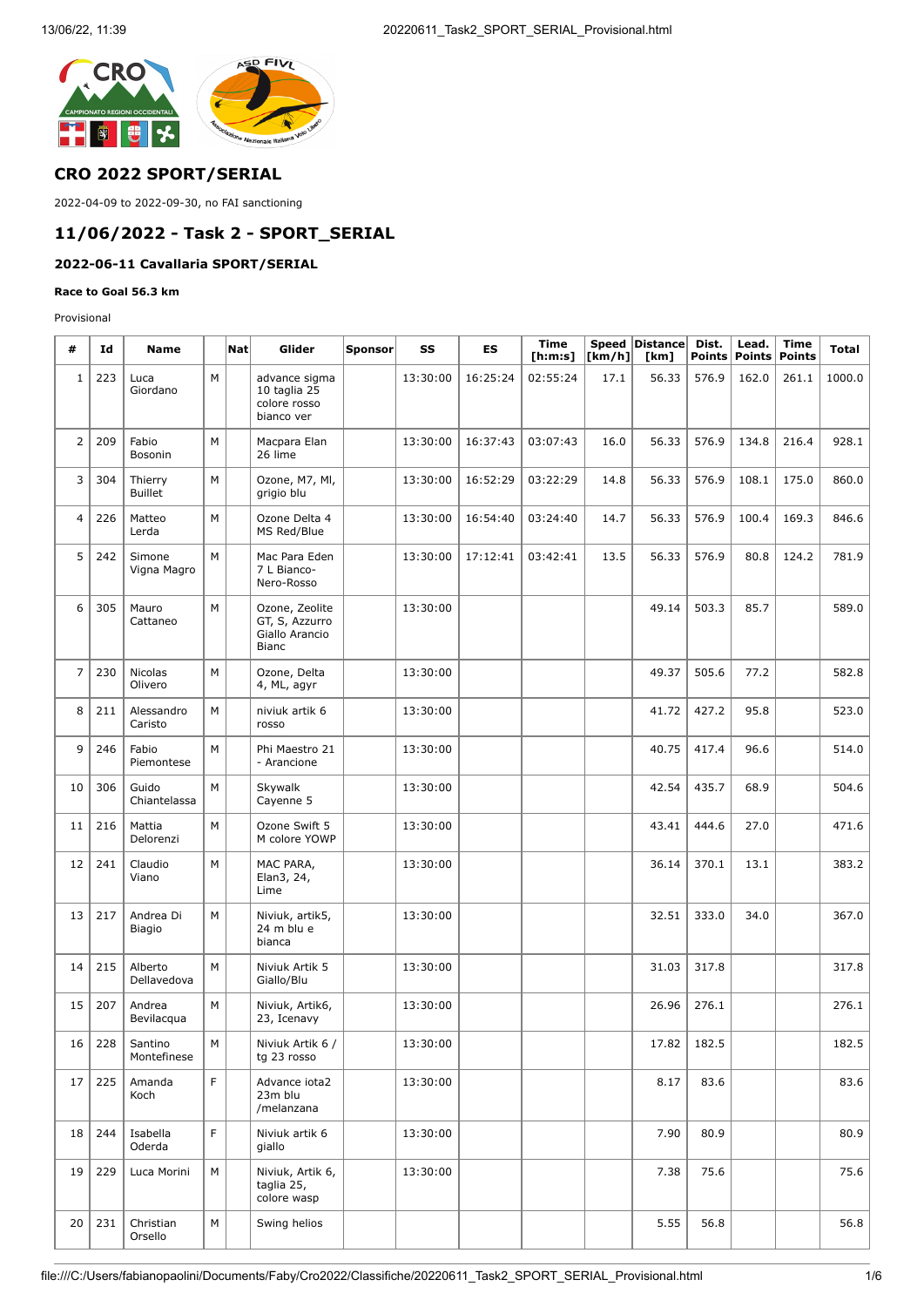| #          | Id  | <b>Name</b>           |   | $\vert$ Nat $\vert$ | Glider                                                      | Sponsor | SS       | <b>ES</b> | <b>Time</b><br>[ <b>h</b> : <b>m</b> : <b>s</b> ] | $\lfloor \lfloor km/h \rfloor \rfloor$ | Speed Distance<br>[km] | Dist. | Lead.<br>Points   Points | <b>Time</b><br><b>Points</b> | <b>Total</b> |
|------------|-----|-----------------------|---|---------------------|-------------------------------------------------------------|---------|----------|-----------|---------------------------------------------------|----------------------------------------|------------------------|-------|--------------------------|------------------------------|--------------|
| 21         | 203 | Ivo Avondo            | М |                     | Skywalk, Chili<br>5,Xs, blue/<br>dark turquoise             |         | 13:30:00 |           |                                                   |                                        | 5.00                   | 51.2  |                          |                              | 51.2         |
| 21         | 212 | Valerio<br>Cavallo    | M |                     | Mac Para<br>,Eden 7, tg. 28<br>, colore bianco<br>verde blu |         | 13:30:00 |           |                                                   |                                        | 5.00                   | 51.2  |                          |                              | 51.2         |
| 21         | 236 | Michele<br>Spagna     | M |                     | Phi, Maestro X-<br>Alps, Size 19,<br>Lime Blue<br>White     |         |          |           |                                                   |                                        | 5.00                   | 51.2  |                          |                              | 51.2         |
| 21         | 221 | Marco<br>Gallizia     | M |                     | Niviuk Artik 6<br>23 Iceberg<br>(blu, bianco,<br>giallo)    |         |          |           |                                                   |                                        | 5.00                   | 51.2  |                          |                              | 51.2         |
| 21         | 227 | Federico<br>Litia     | M |                     | Ozone delta 3<br>ML lime                                    |         | 13:30:00 |           |                                                   |                                        | 5.00                   | 51.2  |                          |                              | 51.2         |
| 21         | 243 | Patrizia<br>Vitiello  | F |                     | Advance Iota 2<br>23 Gialla<br>arancione<br>bianca          |         | 13:30:00 |           |                                                   |                                        | 5.00                   | 51.2  |                          |                              | 51.2         |
| 21         | 208 | Stefano<br>Bincoletto | M |                     | Skywalk Chili 4<br>XS Lime                                  |         | 13:30:00 |           |                                                   |                                        | 5.00                   | 51.2  |                          |                              | 51.2         |
| 21         | 204 | Luca Baion            | М |                     | Windtech Bali<br>2, taglia SM,<br>arancio rosso<br>bianco.  |         | 13:30:00 |           |                                                   |                                        | 5.00                   | 51.2  |                          |                              | 51.2         |
| 29         | 308 | Sacha<br>Weller       | M |                     | Advance,<br>omega xalps<br>3, 23, bianca                    |         | 13:30:00 | 16:55:32  | 03:25:32                                          | 14.6                                   | 56.33                  | 576.9 | 82.4                     | 167.0                        | 0.0          |
| ABS        | 239 | Paolo Usai            | M |                     | Phi Allegro                                                 |         |          |           |                                                   |                                        |                        |       |                          |                              | 0.0          |
| <b>ABS</b> | 202 | Roberto<br>Aurilia    | M |                     | SkyParagliders<br>Exos M blu-<br>arancio                    |         |          |           |                                                   |                                        |                        |       |                          |                              | $_{0.0}$     |
| <b>ABS</b> | 234 | Adrian Rusu           | M |                     | Gin Camino                                                  |         |          |           |                                                   |                                        |                        |       |                          |                              | 0.0          |
| ABS        | 303 | Giovanni<br>Bresciano | M |                     | <b>OZONE</b><br>MANTRA 7                                    |         |          |           |                                                   |                                        |                        |       |                          |                              | 0.0          |
| ABS        | 232 | Marco<br>Pierani      | M |                     | Ozone Delta 4<br>tg L colore<br>Giallo/Azzurro              |         |          |           |                                                   |                                        |                        |       |                          |                              | 0.0          |
| <b>ABS</b> | 214 | Mircea<br>Craciun     | M |                     | Advance XI                                                  |         |          |           |                                                   |                                        |                        |       |                          |                              | 0.0          |
| <b>ABS</b> | 302 | Diego<br>Ardissone    | М |                     | Ozone Mantra<br>M7 - MS -<br>Petrol /<br>Orange             |         |          |           |                                                   |                                        |                        |       |                          |                              | 0.0          |
| <b>ABS</b> | 220 | Diego Filippi         | M |                     | Advance IOTA<br>2/27 Arancio<br>Bianco Blu                  |         |          |           |                                                   |                                        |                        |       |                          |                              | 0.0          |
| <b>ABS</b> | 210 | Giovanni<br>Cardaci   | M |                     | Ozone, Delta<br>3, L, Lime,<br>Nero, Viola.                 |         |          |           |                                                   |                                        |                        |       |                          |                              | 0.0          |
| ABS        | 238 | Ionut Ulici           | M |                     | OZONE, DELTA<br>4, MS, BLU-<br><b>ROSSO</b>                 |         |          |           |                                                   |                                        |                        |       |                          |                              | 0.0          |
| <b>ABS</b> | 237 | Guido<br>Talamazzi    | M |                     | Skywalk, chili<br>5, xs,<br>bordeaux                        |         |          |           |                                                   |                                        |                        |       |                          |                              | 0.0          |
| <b>ABS</b> | 206 | Andrea<br>Bertino     | M |                     | Niviuk Artik 6<br>taglia 23<br>colore Iceberg               |         |          |           |                                                   |                                        |                        |       |                          |                              | 0.0          |
| <b>ABS</b> | 240 | Alessandro<br>Vallega | М |                     | Swing Helios<br>RS, M, rossa<br>sopra bianca<br>sotto       |         |          |           |                                                   |                                        |                        |       |                          |                              | 0.0          |
| <b>ABS</b> | 201 | Danilo<br>Andreietti  | M |                     | MacPara,<br>EDEN,<br>$L(28mq)$ , lime-<br>azzurro-nero      |         |          |           |                                                   |                                        |                        |       |                          |                              | 0.0          |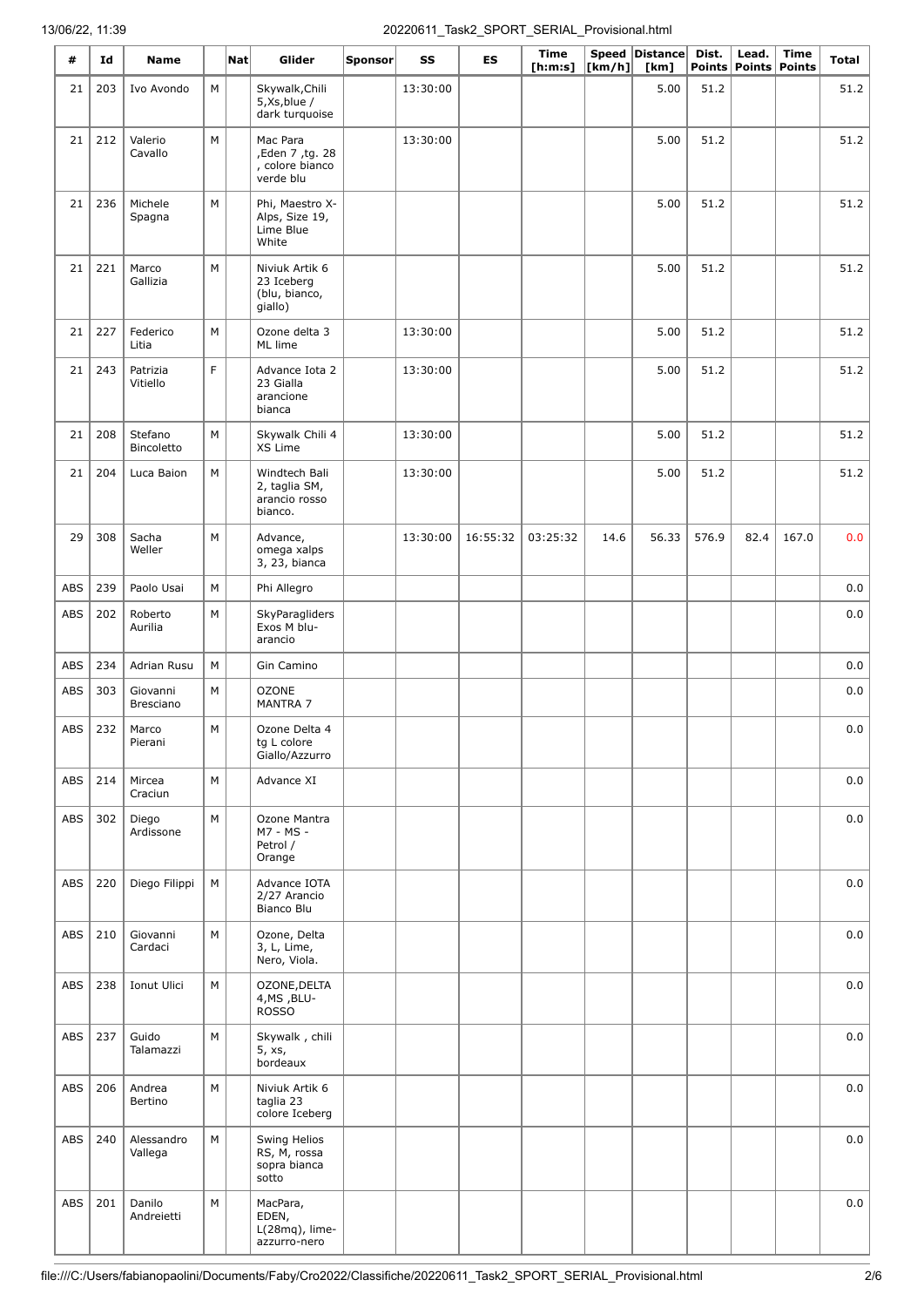| #          | Ιd  | <b>Name</b>     |   | <b>Nat</b> | Glider                           | <b>Sponsor</b> | SS | ES | Time<br>[h:m:s]  [km/h]  [km]  Points   Points   Points | Speed Distance Dist. | Lead. Time | <b>Total</b> |
|------------|-----|-----------------|---|------------|----------------------------------|----------------|----|----|---------------------------------------------------------|----------------------|------------|--------------|
| ABS        | 235 | Davide<br>Sergo | M |            | <b>MAC PARA</b><br>Elan 3 S Lime |                |    |    |                                                         |                      |            | 0.0          |
| <b>ABS</b> | 222 | Dario Ghigo     | M |            | Swing, nyos,<br>75-95 verde      |                |    |    |                                                         |                      |            | 0.0          |

#### **Task definition**

| No          | Leg Dist. | Id              | <b>Radius</b>   | Open  | Close | <b>Coordinates</b>         | Altitude |
|-------------|-----------|-----------------|-----------------|-------|-------|----------------------------|----------|
| 1           | $0.0$ km  | D <sub>06</sub> | 400 m           | 12:30 | 19:00 | Lat: 45.51303 Lon: 7.79761 | 1386 m   |
| 2 SS        | 4.4 km    | <b>B44</b>      | 3000 m          | 13:30 | 19:00 | Lat: 45.46233 Lon: 7.79573 | 587 m    |
| 3           | 15.3 km   | D <sub>04</sub> | 1000 m          | 13:30 | 19:00 | Lat: 45.41835 Lon: 7.64178 | 962 m    |
| 4           | 37.6 km   | <b>B51</b>      | 2000 m          | 13:30 | 19:00 | Lat: 45.5068 Lon: 7.92211  | 735 m    |
| 5           | 41.8 km   | <b>B53</b>      | 1000 m          | 13:30 | 19:00 | Lat: 45.47077 Lon: 7.98331 | 593 m    |
| 6           | 51.3 km   | D <sub>10</sub> | 2000 m          | 13:30 | 19:00 | Lat: 45.54604 Lon: 7.87519 | 1254 m   |
| <b>7 ES</b> | 54.4 km   | A05             | 2000 m          | 13:30 | 19:00 | Lat: 45.49826 Lon: 7.82791 | 263 m    |
| 8           | 56.3 km   | A05             | $200 \text{ m}$ | 13:30 | 19:00 | Lat: 45.49826 Lon: 7.82791 | 263 m    |

### **Penalties**

*Note: % penalty is used to calc penalty as a % of total score. Both types can be combined. None affect the scoring of other pilots.*

| Id | Name             |         | $\sqrt{\frac{9}{6}}$ penalty points penalty | Reason                                                            |
|----|------------------|---------|---------------------------------------------|-------------------------------------------------------------------|
|    | 308 Sacha Weller | $100\%$ |                                             | 0 Mancata consegna scarico responsabilità, articolo 4 regolamento |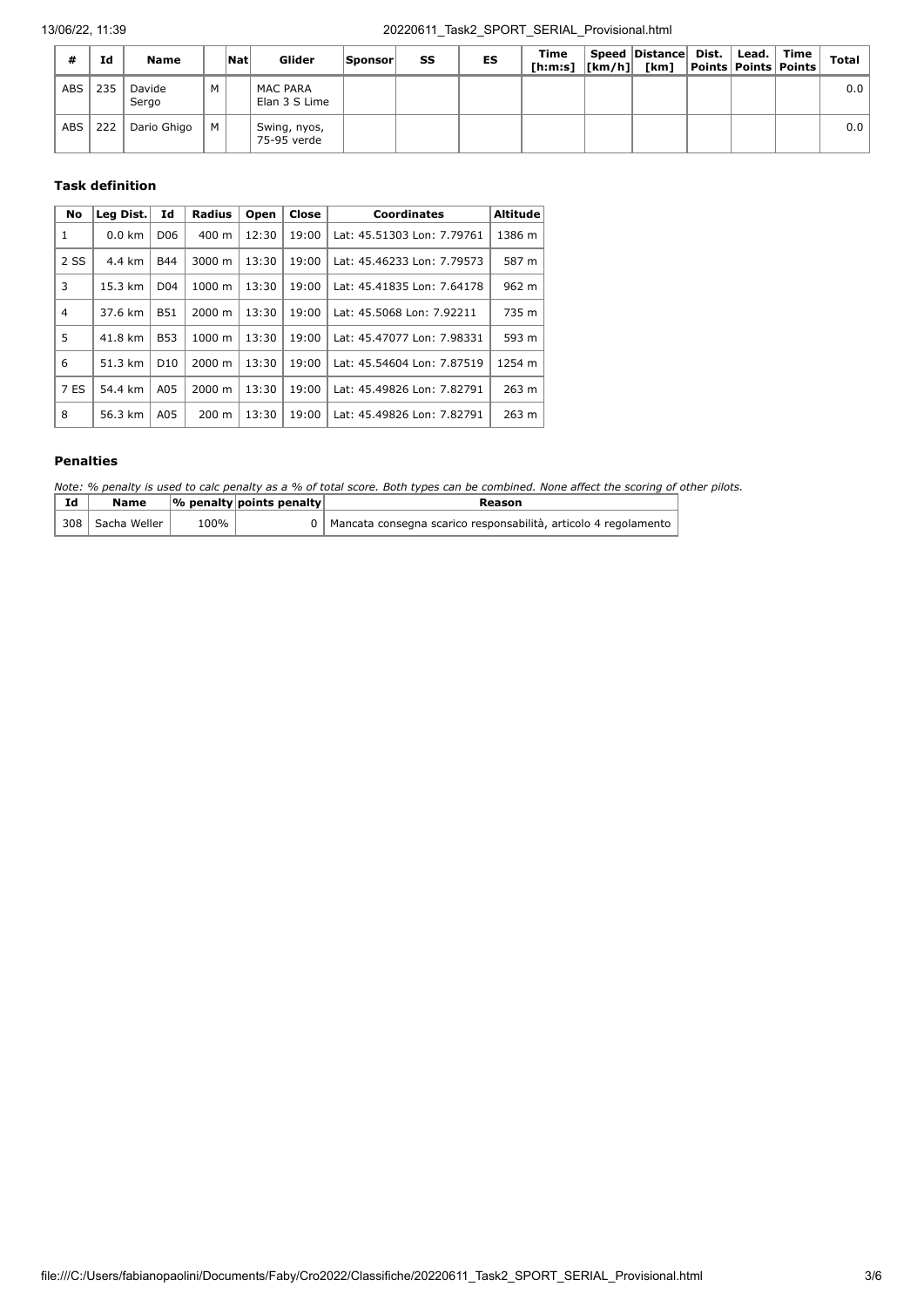### **Pilots not yet processed (NYP)**

| Ιd  | Name          |
|-----|---------------|
| 205 | David Bava    |
| 245 | Giorgio Mauri |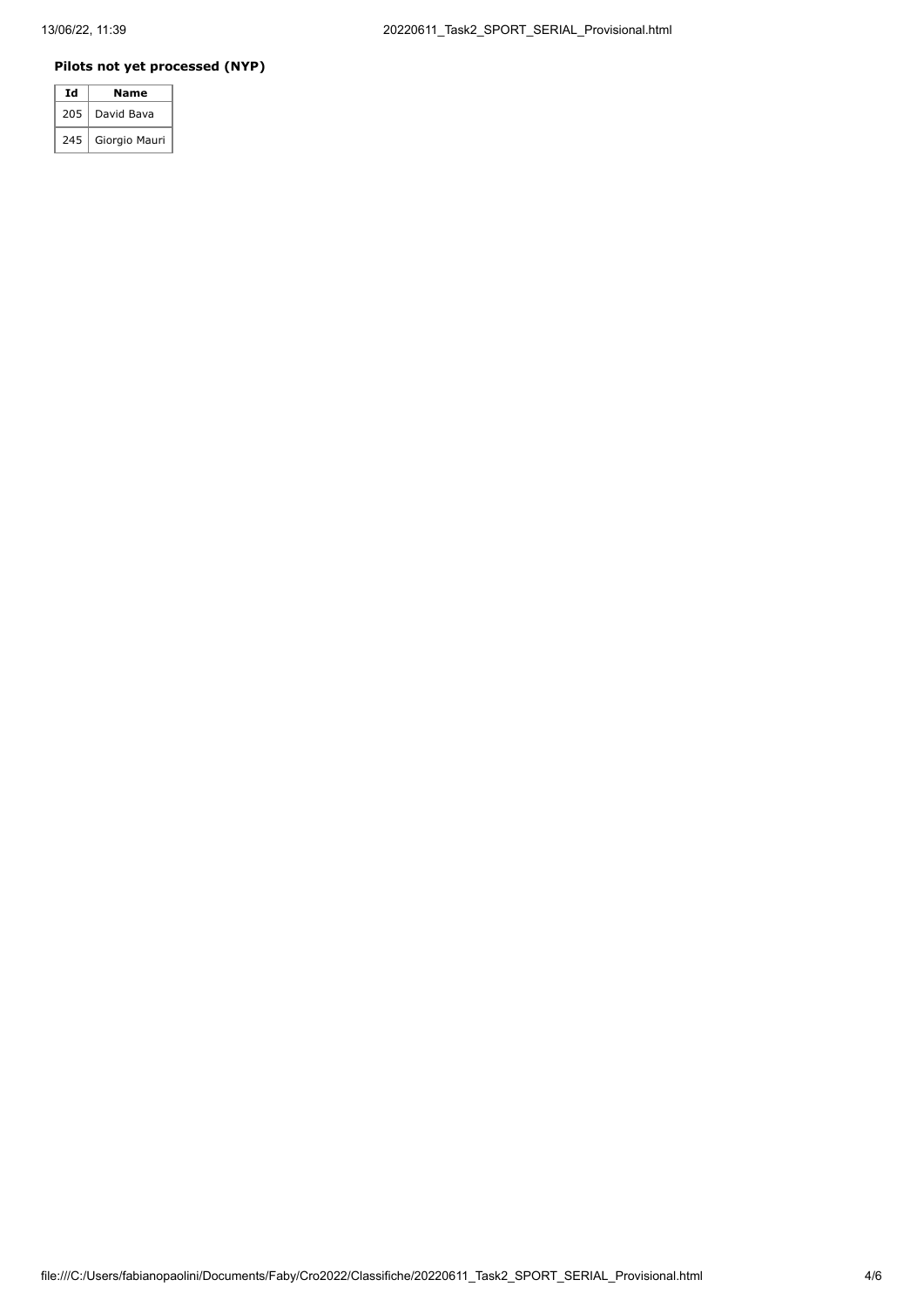#### **Task statistics**

| param                            | value                     |
|----------------------------------|---------------------------|
| ss distance                      | 50.013                    |
| task_distance                    | 56.331                    |
| launch_to_ess_distance           | 54.374                    |
| no_of_pilots_present             | 29                        |
| no_of_pilots_flying              | 29                        |
| no_of_pilots_lo                  | 23                        |
| no_of_pilots_reaching_nom_dist   | 15                        |
| no_of_pilots_reaching_es         | 6                         |
| no_of_pilots_reaching_goal       | 6                         |
| sum_flown_distance               | 800.795                   |
| best_dist                        | 56.331                    |
| best_time                        | 2.9233                    |
| worst_time                       | 3.7114                    |
| qnh_setting                      | 1013.25                   |
| no_of_pilots_in_competition      | 47                        |
| no_of_pilots_landed_before_stop  | 0                         |
| sum_dist_over_min                | 673.371                   |
| sum_real_dist_over_min           | 673.371                   |
| sum_flown_distances              | 800.795                   |
| best_real_dist                   | 56.331                    |
| last_finisher_start_time         | 2022-06-11T13:30:00+02:00 |
| last_start_time                  | 2022-06-11T13:30:00+02:00 |
| first_start_time                 | 2022-06-11T13:30:00+02:00 |
| first_finish_time                | 2022-06-11T16:25:24+02:00 |
| max_time_to_get_time_points      | 4.6331                    |
| goalratio                        | 0.2069                    |
| arrival_weight                   | 0                         |
| departure_weight                 | 0                         |
| leading_weight                   | 0.162                     |
| time_weight                      | 0.2611                    |
| distance_weight                  | 0.5769                    |
| smallest_leading_coefficient     | 1.8529                    |
| available_points_distance        | 576.9228                  |
| available_points_time            | 261.0772                  |
| available_points_departure       | 0                         |
| available_points_leading         | 162                       |
| available_points_arrival         | 0                         |
|                                  | 1                         |
| time_validity<br>launch_validity | 1                         |
|                                  |                           |
| distance_validity                | 1                         |
| stop_validity                    | 1                         |
| day_quality                      | 1                         |
| ftv_day_validity                 | 1                         |
| time_points_stop_correction      | 0                         |

### **Scoring formula settings**